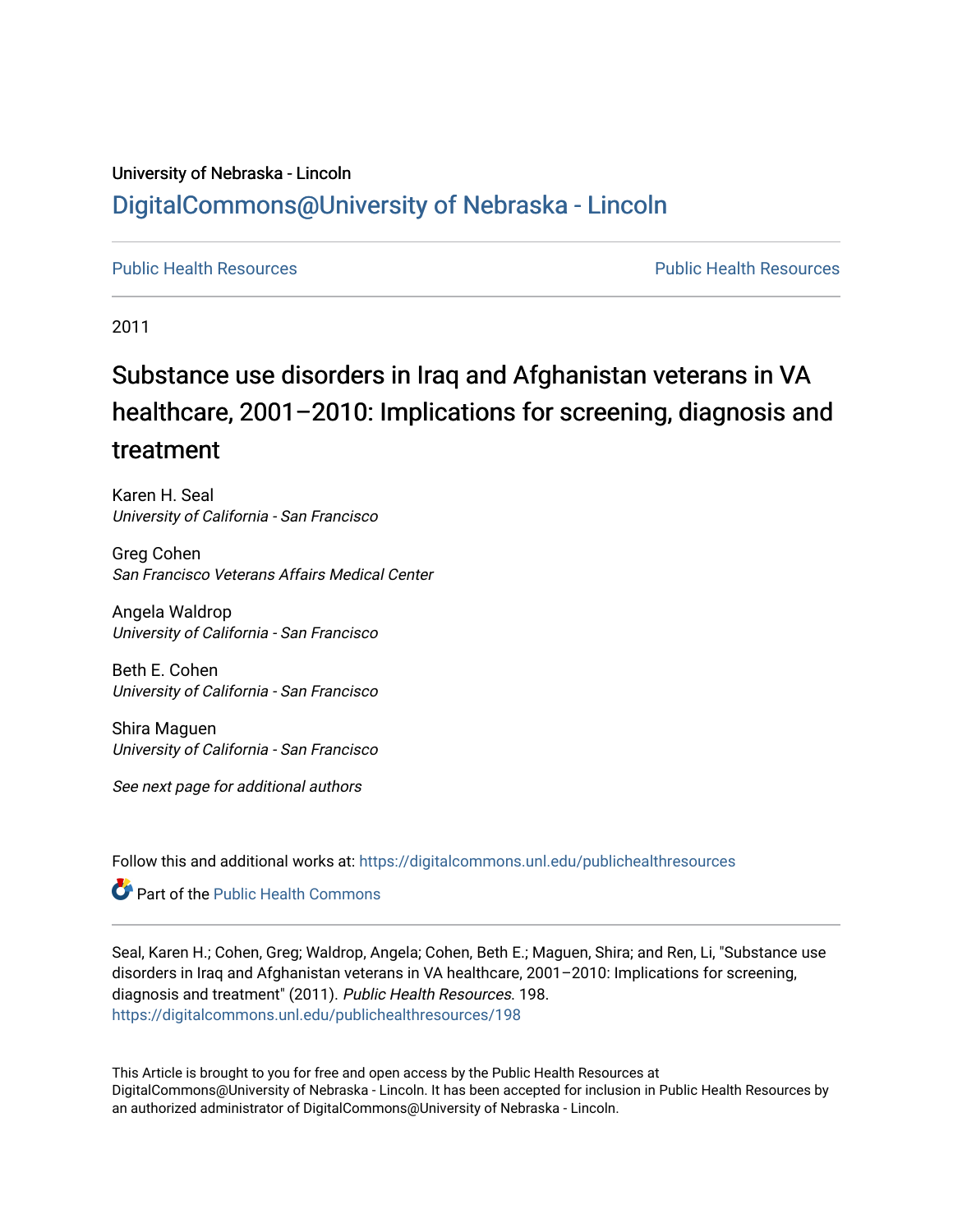# Authors

Karen H. Seal, Greg Cohen, Angela Waldrop, Beth E. Cohen, Shira Maguen, and Li Ren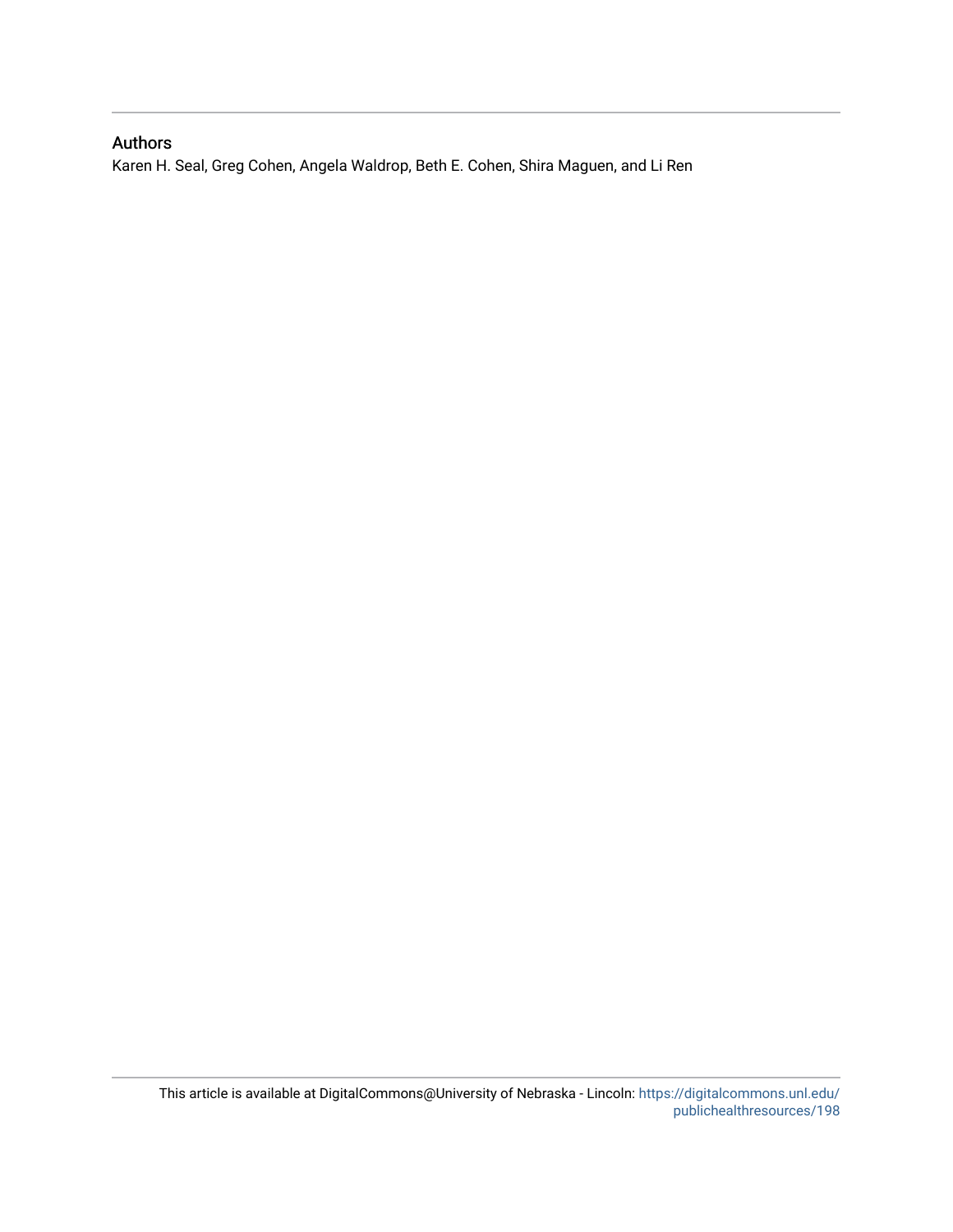

Contents lists available at [ScienceDirect](http://www.sciencedirect.com/science/journal/03768716)

# Drug and Alcohol Dependence



journal homepage: [www.elsevier.com/locate/drugalcdep](http://www.elsevier.com/locate/drugalcdep)

# Substance use disorders in Iraq and Afghanistan veterans in VA healthcare, 2001–2010: Implications for screening, diagnosis and treatment

# Karen H. Seal<sup>a,∗</sup>, Greg Cohen<sup>b</sup>, Angela Waldrop<sup>a</sup>, Beth E. Cohen<sup>a</sup>, Shira Maguen<sup>a</sup>, Li Ren<sup>b</sup>

a University of California, San Francisco and San Francisco Veterans Affairs Medical Center, 4150 Clement St., San Francisco, CA 94121, United States <sup>b</sup> San Francisco Veterans Affairs Medical Center, 4150 Clement St., San Francisco, CA 94121, United States

#### article info

Article history: Received 18 June 2010 Received in revised form 24 November 2010 Accepted 27 November 2010 Available online 31 January 2011

Keywords: Alcohol use disorders Drug use disorders Posttraumatic stress disorder Comorbidity Veterans

# **ABSTRACT**

Background: The prevalence and correlates of alcohol use disorder (AUD) and drug use disorder (DUD) diagnoses in Iraq and Afghanistan veterans who are new users of Department of Veterans Affairs (VA) healthcare nationwide has not been evaluated.

Methods: VA administrative data were used in retrospective cross-sectional descriptive and multivariable analyses to determine the prevalence and independent correlates of AUD and DUD in 456,502 Iraq and Afghanistan veterans who were first-time users of VA healthcare between October 15, 2001 and September 30, 2009 and followed through January 1, 2010.

Results: Over 11% received substance use disorder diagnoses: AUD, DUD or both; 10% received AUD diagnoses, 5% received DUD diagnoses and 3% received both. Male sex, age < 25 years, being never married or divorced, and proxies for greater combat exposure were independently associated with AUD and DUD diagnoses. Of those with AUD, DUD or both diagnoses, 55–75% also received PTSD or depression diagnoses. AUD, DUD or both diagnoses were 3–4.5 times more likely in veterans with PTSD and depression  $(p < 0.001)$ .

Conclusions: Post-deployment AUD and DUD diagnoses were more prevalent in subgroups of Iraq and Afghanistan veterans and were highly comorbid with PTSD and depression. Stigma and lack of universal screening may have reduced the number of DUD diagnoses reported. There is a need for improved screening and diagnosis of substance use disorders and increased availability of integrated treatments that simultaneously address AUD and DUD in the context of PTSD and other deployment-related mental health disorders.

Published by Elsevier Ireland Ltd.

# **1. Introduction**

American troops have been deployed to Afghanistan and subsequently to Iraq for nearly a decade. Many soldiers have endured multiple tours of duty and most have experienced combat. Making the transition from warzone to home has been challenging, especially for veterans who have sustained physical injuries, as well as those who have developed mental health problems. Indeed, the prevalence of mental health disorders in veterans of Operation Enduring Freedom (OEF, principally Afghanistan) and Operation Iraqi Freedom (OIF, principally Iraq), particularly posttraumatic stress disorder (PTSD), continues to rise, a trend that has been highlighted in the scientific and popular media [\(Associated Press, 2008;](#page-9-0) [Friedman, 2010; Milliken et al., 2007; Seal et al., 2009; Tanielian and](#page-9-0)

Tel.: +1 415 221 4810x4852; fax: +1 415 379 5573.

[Jaycox, 2008\).](#page-9-0) In contrast, far less is known about the prevalence and predictors of alcohol use disorders (AUD) and there is only one published report in the medical literature about non-alcohol drug use disorders (DUD) in OEF/OIF military personnel and veterans [\(Hawkins et al., 2010\).](#page-9-0) Knowledge of the prevalence and correlates of substance use disorders may facilitate early detection and inform targeted interventions to prevent chronic drug and alcohol problems in this current generation of returning veterans.

Recent studies have examined alcohol use in samples of OEF/OIF military service personnel and veterans [\(Calhoun et al., 2008;](#page-9-0) [Hawkins et al., 2010; Jacobson et al., 2008; McDevitt-Murphy et al.,](#page-9-0) [2010; Santiago et al., 2010; Wilk et al., 2010\).](#page-9-0) In over 48,000 military service personnel participating in the Millennium Cohort Study, Jacobson and colleagues found that National Guard and Reserve personnel were at increased risk for new-onset heavy weekly drinking, binge drinking, and alcohol-related problems, compared to active duty forces ([Jacobson et al., 2008\).](#page-9-0) In crosssectional studies of smaller samples of OEF/OIF veterans in VA healthcare undergoing screening, 22–40% screened positive for high-risk drinking [\(Calhoun et al., 2008; Erbes et al., 2007; Hawkins](#page-9-0)

<sup>∗</sup> Corresponding author at: San Francisco VA Medical Center, 4150 Clement Street, Box 111A-1, San Francisco, CA 94121, United States.

E-mail addresses: [Karen.Seal@va.gov](mailto:Karen.Seal@va.gov), [Karen.Seal@ucsf.edu](mailto:Karen.Seal@ucsf.edu) (K.H. Seal).

<sup>0376-8716/\$ –</sup> see front matter. Published by Elsevier Ireland Ltd. doi:[10.1016/j.drugalcdep.2010.11.027](dx.doi.org/10.1016/j.drugalcdep.2010.11.027)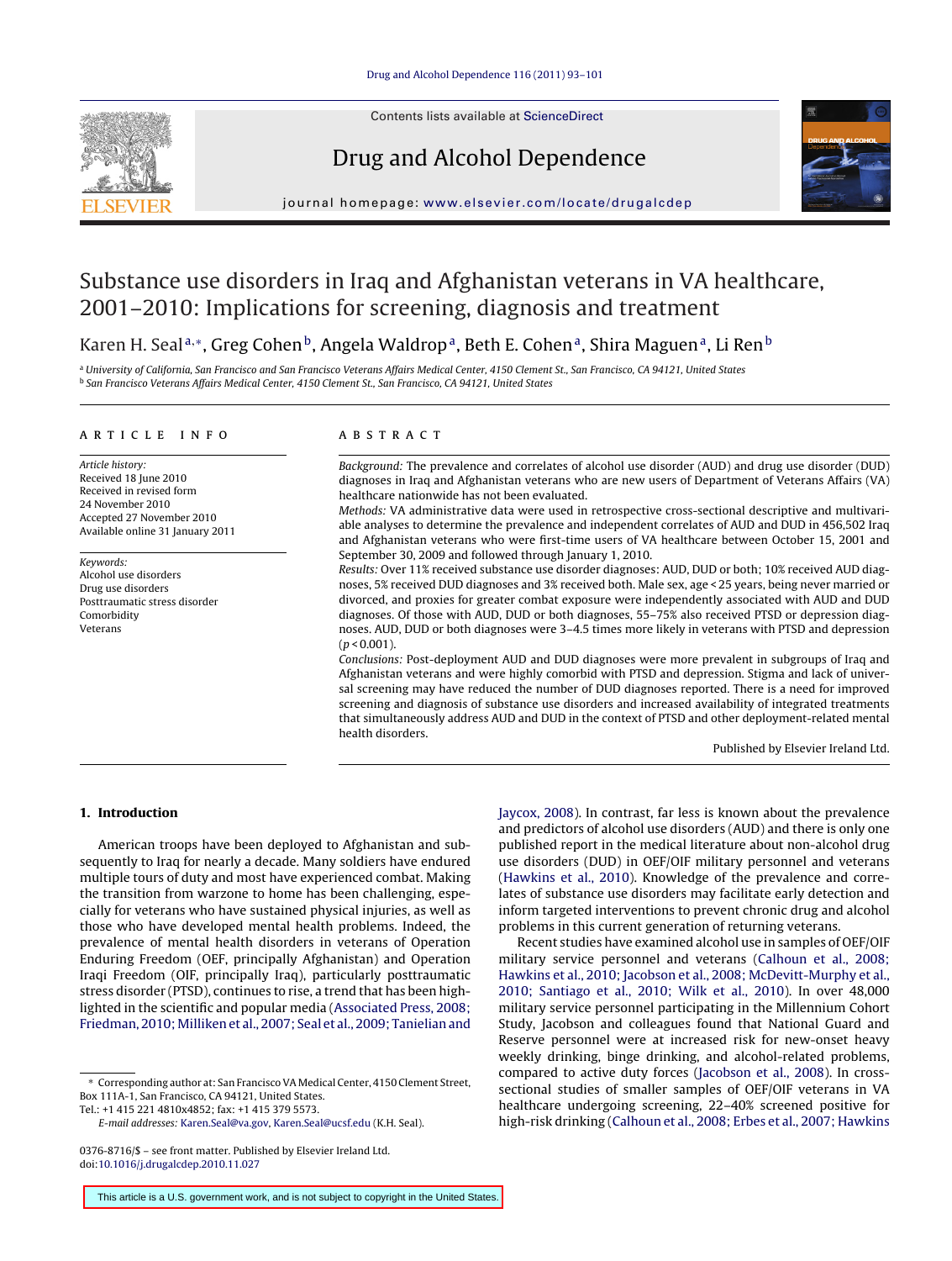[et al., 2010; McDevitt-Murphy et al., 2010\);](#page-9-0) 7% of OEF/OIF veterans in a small sample screened positive for cocaine and marijuana use disorders ([Hawkins et al., 2010\).](#page-9-0) Thus, while a few studies suggest increased risk for problem drinking and drug use through population screening, to date, there are no national-level studies of the prevalence and correlates of AUD or DUD diagnoses for the entire OEF/OIF veteran population enrolled in VA healthcare in the United States.

Among civilians, up to one-half of those with a substance use disorder (SUD), including alcohol and drug abuse and dependence, also have at least one other comorbid mental health disorder and conversely, about 15–40% of individuals with a mental disorder also abuse substances ([Grant et al., 2004; Kessler et al., 1996; Regier](#page-9-0) [et al., 1990\).](#page-9-0) In a large national cohort of Vietnam veterans, 73% of male Vietnam veterans met diagnostic criteria for comorbid PTSD and a lifetime diagnosis of AUD ([Kulka et al., 1990\).](#page-9-0) Comorbid SUDs are particularly important to consider in OEF/OIF veterans because of the high rate of co-occurring mental health diagnoses in this population ([Seal et al., 2007, 2009\).](#page-10-0) Several studies in both veterans and civilians have supported the prevailing hypothesis that self-medication of mental health symptoms, particularly PTSD symptoms, drives comorbidity with SUD [\(Bremner et al., 1996;](#page-9-0) [Breslau et al., 2003; Chilcoat and Breslau, 1998\).](#page-9-0) Other evidence however, suggests that SUDs promote the onset of psychiatric disorders and still other data point to shared causal pathways that are genetic or environmental [\(Kessler, 2004\).](#page-9-0) Of clinical importance, individuals with SUDs that co-occur with other mental disorders often have more severe symptoms, require specialized treatment, and have poorer treatment outcomes ([Kessler et al., 1996; Ouimette](#page-9-0) [et al., 1998b; Watkins et al., 2001\).](#page-9-0) Nevertheless, there are no published data on AUD and DUD comorbidity patterns in OEF/OIF veterans that could be used to guide clinical care of these returning veterans.

The Department of Veterans Affairs (VA) healthcare system is the single largest provider of healthcare for OEF/OIF veterans with 565,024 (48%) of the over one million returned combat veterans enrolled ([Department of Veterans Affairs, 2010\).](#page-9-0) This study aimed to determine the prevalence and correlates of AUD and DUD diagnoses, including comorbid mental health disorders, in OEF/OIF veterans who were new users of VA healthcare. A better understanding of factors associated with AUD and DUD, including comorbidity patterns, in the large number of veterans returning from war may facilitate targeted screening, secondary prevention, and stimulate more research on integrated treatments for co-occurring substance use and other mental health disorders.

#### **2. Methods**

#### 2.1. Study population

The study population was identified using the VA OEF/OIF Roster (see below). Our target population was the subgroup of OEF/OIF veterans who, after October 15, 2001, had their first clinical visit to a VA healthcare facility after military service separation through September 30, 2009 ( $n = 648,023$ ). We excluded OEF/OIF veterans if they had received VA healthcare prior to the start of OEF in October 2001 ( $n = 88,594$ ) because our focus was on mental health diagnoses in OEF/OIF veterans who entered VA healthcare after the start of the wars in Iraq and Afghanistan. We also excluded veterans who were killed in action ( $n = 2122$ ) and who first entered VA healthcare 90 days prior to the study end date ( $n = 100,805$ ), which might preclude sufficient time to receive diagnoses. Thus, our final study population consisted of 456,502 OEF/OIF veterans who were first-time users of VA healthcare services between October 15, 2001 and September 30, 2009 and were followed for at least 90 days until the study end date of January 1, 2010. The study was approved by the Committee on Human Research, University of California, San Francisco and the Human Research Protection Program at the San Francisco VA Medical Center.

#### 2.2. Source of data

The VA OEF/OIF Roster is a growing national database of veterans who have separated from OEF and/or OIF military service, have enrolled in VA healthcare, and who have had at least one clinical encounter at a VA facility nationwide. The OEF/OIF Roster includes basic sociodemographic and military service information on OEF/OIF veterans, but has limited race/ethnicity categorizations and lacks information on income and educational attainment, as well as detailed information about level and type of combat exposure. OEF/OIF Roster data through 9/30/09 were linked to VA clinical data contained in the VA National Patient Care Database (NPCD) through 1/1/10. The VA electronic medical record has been used extensively for research ([Ashton et al., 2003; Boyko et al., 2000\) a](#page-8-0)nd includes the date of the clinic visit and associated diagnosis(es) designated using International Classification of Diseases, Ninth Revision Clinical Modification (ICD-9-CM) codes.

#### 2.3. Definition of study variables

2.3.1. Dependent outcome variables. The primary binary dependent outcome variable was the presence or absence of AUD or DUD diagnoses, including both abuse and dependence. Administrative ICD-9 CM codes for AUD and DUD correspond to Diagnostic and Statistical Manual of Mental Disorders, Fourth Edition, Text Revision (DSM-IV-TR) classifications [\(Tables 1 and 2,](#page-4-0) footnotes; [American Psychiatric](#page-8-0) [Association, 2000\).](#page-8-0) Tobacco use disorders were not included. We also excluded ICD-9 CM codes for AUD or DUD diagnoses "in remission" because we were focused on current SUD diagnoses that coincided with deployment to Iraq and Afghanistan and we could not verify when "in remission" diagnoses initially occurred and subsequently remitted in relation to the current conflicts. For multivariable analyses, in order to create mutually exclusive categories, veterans were classified as having either AUD diagnoses only, DUD diagnoses only or both AUD and DUD diagnoses.

2.3.2. Independent descriptive and predictor variables. Sociodemographic characteristics (e.g. age, sex, race/ethnicity) and military service characteristics, such as component type [National Guard or Reserve (NG/R) versus active duty (AD)], branch of service (i.e., Army, Navy, Air Force, Marines), rank, and whether veterans had been deployed once or more than once were included to evaluate the potential association with AUD and DUD. We also examined four common military service-related mental health diagnoses that have been associated with combat exposure ([Kulka](#page-9-0) [et al., 1990\):](#page-9-0) PTSD, depressive disorders, anxiety disorders and adjustment disorders as putative comorbid mental health conditions with AUD, DUD or both ([Table 3,](#page-6-0) footnotes). We chose these particular mental health diagnoses because they represent the most prevalent mental health diagnoses among OEF/OIF veterans enrolled in VA healthcare ([Seal et al., 2007\).](#page-10-0)

#### 2.4. Statistical analyses

Multivariable logistic regression was used to determine independent sociodemographic and military service characteristics associated with AUD, DUD, or both. Odds ratios (OR) with 95% confidence intervals (CI) were adjusted for sex, age, race/ethnicity, marital status, rank, branch of service and multiple deployments. Odds ratios less than one indicated a lower likelihood of association of an independent variable (e.g. Navy) with AUD and DUD than the reference group (e.g. Army). We calculated the OR for the reference group in comparison to another group by taking the reciprocal of the other group. For example, the reciprocal of OR = .18 (or OR = 1/.18 or OR = 5.56) is the calculated OR (or likelihood) of 18–24-year olds (reference group) relative to veterans ages 40–71 years of receiving an AUD diagnosis. CIs around the point estimate for the reference group were derived by taking the reciprocal of the CIs of the comparison group.

As in other studies [\(Jacobson et al., 2008; Seal et al., 2007, 2009\),](#page-9-0) a significant interaction was found between age and component type in association with AUD and DUD diagnoses in that NG/R veterans compared to AD veterans had differing AUD and DUD outcomes based on veterans' ages. To faithfully represent this interaction and to simplify interpretation, multivariable models were stratified by NG/R versus AD military component type. Multivariable methods were used to examine the independent associations of PTSD, depression, anxiety and adjustment disorders as potential comorbid conditions with AUD, DUD and both after adjustment for sociodemographic and military service characteristics, primary care and mental health services utilization (to mitigate possible ascertainment bias), and for clustering by VA facility. Because of the extremely large dataset, we set our threshold for significance at a p-value of <0.001. All multivariable analyses were conducted using Stata software (version 10.0; [StataCorp LP, 2009\) a](#page-10-0)nd SAS software (version 9.1.3; [SAS Institute Inc., 2004\).](#page-10-0)

### **3. Results**

### 3.1. Prevalence of alcohol and drug use disorders in OEF/OIF veterans

Of the 456,502 OEF/OIF veterans who used VA healthcare for the first time from October 15, 2001 through January 1, 2010, 12% were female, the median age was 28 [intraquartile range (IQR) = 24–38], and 36% were members of non-white ethnic minority groups. Fortyone percent were veterans of NG/R service, the majority (60%) had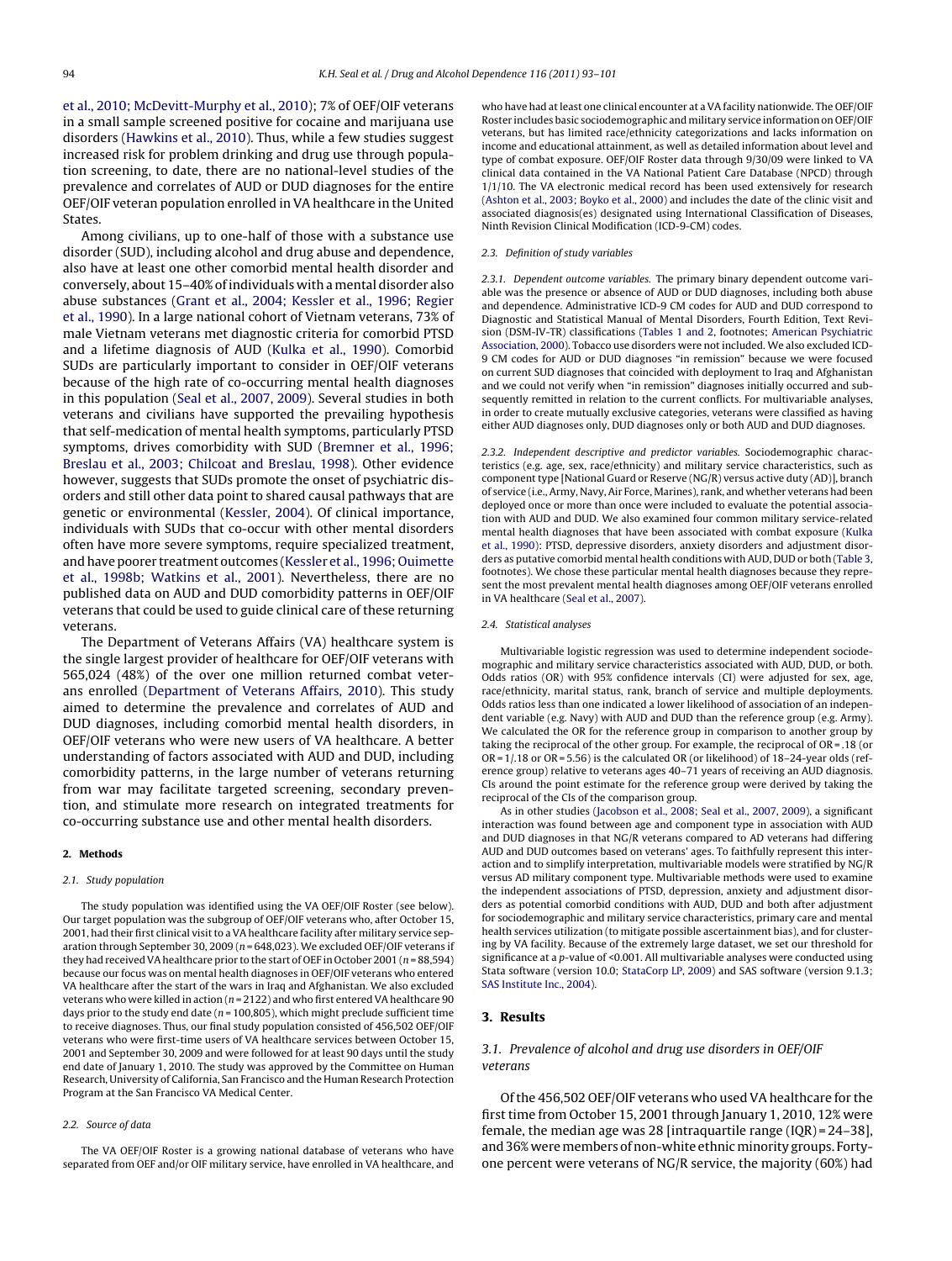#### <span id="page-4-0"></span>**Table 1**

Sociodemographic and military service characteristics of Active Duty Iraq and Afghanistan veterans independently associated with alcohol use disorders (AUD), drug use disorders (DUD) and both.

| Characteristics                   | Total<br>$(n=270,246)$     |      | $AUDa$ only  |                                | DUD <sup>a</sup> only |                                  | AUD and DUD <sup>a</sup> |                                |
|-----------------------------------|----------------------------|------|--------------|--------------------------------|-----------------------|----------------------------------|--------------------------|--------------------------------|
|                                   |                            |      | $(n=18,779)$ |                                | $(n=4784)$            |                                  | $(n = 9315)$             |                                |
|                                   | $\%$ b<br>$\boldsymbol{n}$ |      | $\%$ b       | OR <sup>c</sup> (95% CI)       |                       | $\%$<br>OR <sup>c</sup> (95% CI) |                          | OR <sup>c</sup> (95% CI)       |
| Sex <sup>d</sup>                  |                            |      |              |                                |                       |                                  |                          |                                |
| Female                            | 33,294                     | 12.3 | 3.3          | $\mathbf{1}$                   | 1.1                   | $\mathbf{1}$                     | 1.5                      | 1                              |
| Male                              | 236,886                    | 87.7 | 7.5          | $2.14(1.97, 2.33)^{*}$         | 1.9                   | $2.00(1.72, 2.32)^{*}$           | 3.7                      | $2.71(2.38,3.07)^{*}$          |
| Race/ethnicity <sup>d</sup>       |                            |      |              |                                |                       |                                  |                          |                                |
| White                             | 89,955                     | 33.3 | 7.9          | $\mathbf{1}$                   | 2.0                   | $\mathbf{1}$                     | 3.8<br>$\mathbf{1}$      |                                |
| <b>Black</b>                      | 19,978                     | 7.4  | 5.4          | 0.79(0.73,0.84)                | 1.9                   | 1.05(0.94, 1.18)                 | 3.2                      | 0.98(0.89, 1.07)               |
| Hispanic                          | 29,513                     | 10.9 | 8.0          | 0.99(0.94, 1.04)               |                       | 0.71(0.64, 0.79)                 | 3.1                      | 0.82(0.76, 0.88)               |
| Othere                            | 19,301                     | 7.1  | 4.1          | 0.91(0.83, 0.99)               | 0.9                   | 0.71(0.59,0.84)                  | 1.8                      | 0.90(0.80, 1.02)               |
| Age group (years) $c,d$           |                            |      |              |                                |                       |                                  |                          |                                |
| $18 - 24$                         | 78.500                     | 29.0 | 9.5          | $\mathbf{1}$                   | 2.4                   | $\mathbf{1}$                     | 5.2                      | $\mathbf{1}$                   |
| $25 - 29$                         | 94,343                     | 34.9 | 7.8          | 0.90(0.86, 0.94)               | 2.2                   | 0.94(0.87, 1.03)                 | 3.9                      | 0.82(0.77,0.87)                |
| $30 - 39$                         | 47,984                     | 17.8 | 5.8          | 0.76(0.71,0.81)                | 1.4                   | $0.71(0.63,0.81)^{*}$            | 2.7                      | $0.70(0.64,0.77)^{*}$          |
| $40 - 71$                         | 48,967                     | 18.1 | 2.4          | 0.48(0.44,0.54)                | 0.3                   | $0.18(0.14, 0.24)^{*}$           | 0.6                      | 0.22(0.18,0.27)                |
| Marital status <sup>d</sup>       |                            |      |              |                                |                       |                                  |                          |                                |
| Married                           | 94,293                     | 34.9 | 6.2          | $\mathbf{1}$                   | 1.6                   | $\mathbf{1}$                     | 2.4                      | $\mathbf{1}$                   |
| Never married                     | 91,979                     | 34.0 | 9.6          | $1.34(1.27,1.40)$ <sup>*</sup> | 2.2                   | 0.98(0.90, 1.08)                 | 5.0                      | $1.67(1.55,1.79)$ <sup>*</sup> |
| Divorced/separated/widowed        | 34,472                     | 12.8 | 10.4         | 1.74(1.64, 1.84)               | 3.2                   | 1.64(1.48, 1.82)                 | 6.6                      | $2.69(2.48, 2.92)^{4}$         |
| Rank                              |                            |      |              |                                |                       |                                  |                          |                                |
| Enlisted                          | 253,178                    | 93.7 | 7.3          | $\mathbf{1}$                   | 7.3                   | $\mathbf{1}$                     | 3.7                      | $\mathbf{1}$                   |
| Officer                           | 17,068                     | 6.3  | 1.7          | $0.39(0.33,0.47)$ <sup>*</sup> | 1.7                   | $0.17(0.10,0.29)^{*}$            | 0.3                      | $0.20(0.14, 0.29)^{*}$         |
| <b>Branch</b> <sup>d</sup>        |                            |      |              |                                |                       |                                  |                          |                                |
| Army                              | 122,709                    | 45.4 | 7.9          | $\mathbf{1}$                   | 7.8                   | $\mathbf{1}$                     | 4.5                      | $\mathbf{1}$                   |
| <b>Marines</b>                    | 54,404                     | 20.1 | 10.3         | 1.04(0.99, 1.09)               | 10.2                  | $0.53(0.48,0.59)$ *              | 4.0                      | $0.64(0.59,0.69)$ <sup>*</sup> |
| Navy                              | 51,982                     | 19.2 | 4.5          | 0.59(0.55,0.63)                | 4.4                   | 0.51(0.44, 0.58)                 | 2.2                      | 0.49(0.44, 0.54)               |
| Air Force                         | 40,873                     | 15.1 | 2.9          | 0.54(0.49, 0.58)               | 2.9                   | 0.62(0.53,0.71)                  | 1.1                      | 0.45(0.40, 0.51)               |
| Multiple deployments <sup>f</sup> |                            |      |              |                                |                       |                                  |                          |                                |
| One                               | 169,433                    | 62.7 | 6.5          | $\mathbf{1}$                   | 6.5                   | $\mathbf{1}$                     | 3.7                      | 1                              |
| More than one                     | 100,813                    | 37.3 | 7.6          | $1.08(1.04,1.13)$ <sup>*</sup> | 7.6                   | 0.69(0.64, 0.76)                 | 3.1                      | $0.77(0.72,0.81)$ <sup>*</sup> |

a AUD refers to veterans with alcohol use disorders, excluding drug use disorders; DUD refers to veteran with drug use disorders, excluding alcohol use disorders. AUD consists of alcohol abuse (305.00–305.03, 291.1, and 291.4) and alcohol dependence (303, 291.3, 291.5, 291.8, 291.9 and V113); DUD consists of drug abuse (305.20–305.93, 292.2, 292.9, 292.11, 292.12, 292.81, and 292.83) and dependence (304, 292.84, 292.89, and 292.9). DUD included illicit drug use and misuse of prescription drugs (e.g., 305.406, diazepam (valium) abuse unspecified). AUD and DUD refers to veterans with both AUD and DUD.

Unadjusted prevalence rate in each sub-category (row percentage).

Odds ratio (OR) with 95% confidence intervals (CI) adjusted for sex, age, race/ethnicity, marital status, rank, branch of service and multiple deployments. Please note that ORs < 1 indicate a lower likelihood of association of an independent variable (e.g. Navy) with AUD and DUD than the reference group (e.g. Army). To calculate the OR for the reference group in comparison to another group, take the reciprocal of the other group; this represents the OR for the reference group. For example, the reciprocal of OR = .18 (or OR = 1/.18 or OR = 5.56) is the calculated OR (or likelihood) of 18–24-year olds (reference group) relative to veterans ages 40–71 years receiving an AUD diagnosis. To calculate the confidence intervals (CIs), use the reciprocals as well.

There are missing values.

<sup>e</sup> Other includes Asian, Pacific Islander, mixed races, and other race/ethnicities.

<sup>f</sup> Includes deployment to Iraq, Afghanistan or surrounding areas.

 $p < 0.001$ .

served in the Army, and over one-third (37%) had multiple deployments. Of OEF/OIF veterans who had at least one clinical visit to a VA facility nationwide during the study period, 40% received one or more ICD-9 CM mental health diagnoses, with PTSD being the most common diagnosis (26%), followed by depression diagnoses (22%).

An AUD diagnosis was received by 9.9% of the overall sample and a DUD diagnosis was received by 4.5%. Any SUD diagnosis, AUD or DUD, was received by 11%, while 3.0% received both AUD and DUD diagnoses. Diagnoses of substance abuse – alcohol abuse (7.3%) and drug abuse (3.9%), were more common than diagnoses of substance dependence – alcohol dependence (5.2%) and drug dependence (2.7%). Male veterans had a higher prevalence overall of SUD (AUD – 10.5% and DUD – 4.8%) compared to women veterans (AUD – 4.8% and DUD – 2.4%).

## 3.2. Correlates of alcohol and drug use disorders in OEF/OIF veterans

Among OEF/OIF veterans, independent correlates of AUD and DUD, stratified by component type, are shown in Table 1 for AD and [Table 2](#page-5-0) for NG/R veterans. The youngest group of AD veterans, ages 18–24 years, was significantly more likely than older veterans to have received AUD or DUD diagnoses. The age-associated risk declined in a step-wise fashion with advancing age; the youngest group having over twice the risk of AUD and over 5 times the risk of DUD than AD veterans over age 40 (Table 1, footnote). In contrast, among NG/R veterans, age was not a statistically significant correlate of AUD diagnoses. Of note, the youngest group of NG/R veterans was significantly more likely to receive DUD diagnoses compared to those >30 years old, but the magnitude of the decline in risk for DUD with advancing age was smaller than for AD veterans.

Fewer differences between AD and NG/R veterans were observed for other correlates of AUD and DUD diagnoses (Tables 1 and 2). For instance, in both AD and NG/R veterans, men were nearly 1.5 to over two times more likely to receive AUD and DUD diagnoses than female veterans. Among veterans of both components, with one exception, there was a trend for White veterans to be at higher risk for AUD and DUD diagnoses than ethnic minority groups. In addition, compared to married veterans, those who had never been married had a 25% to >60% greater likelihood of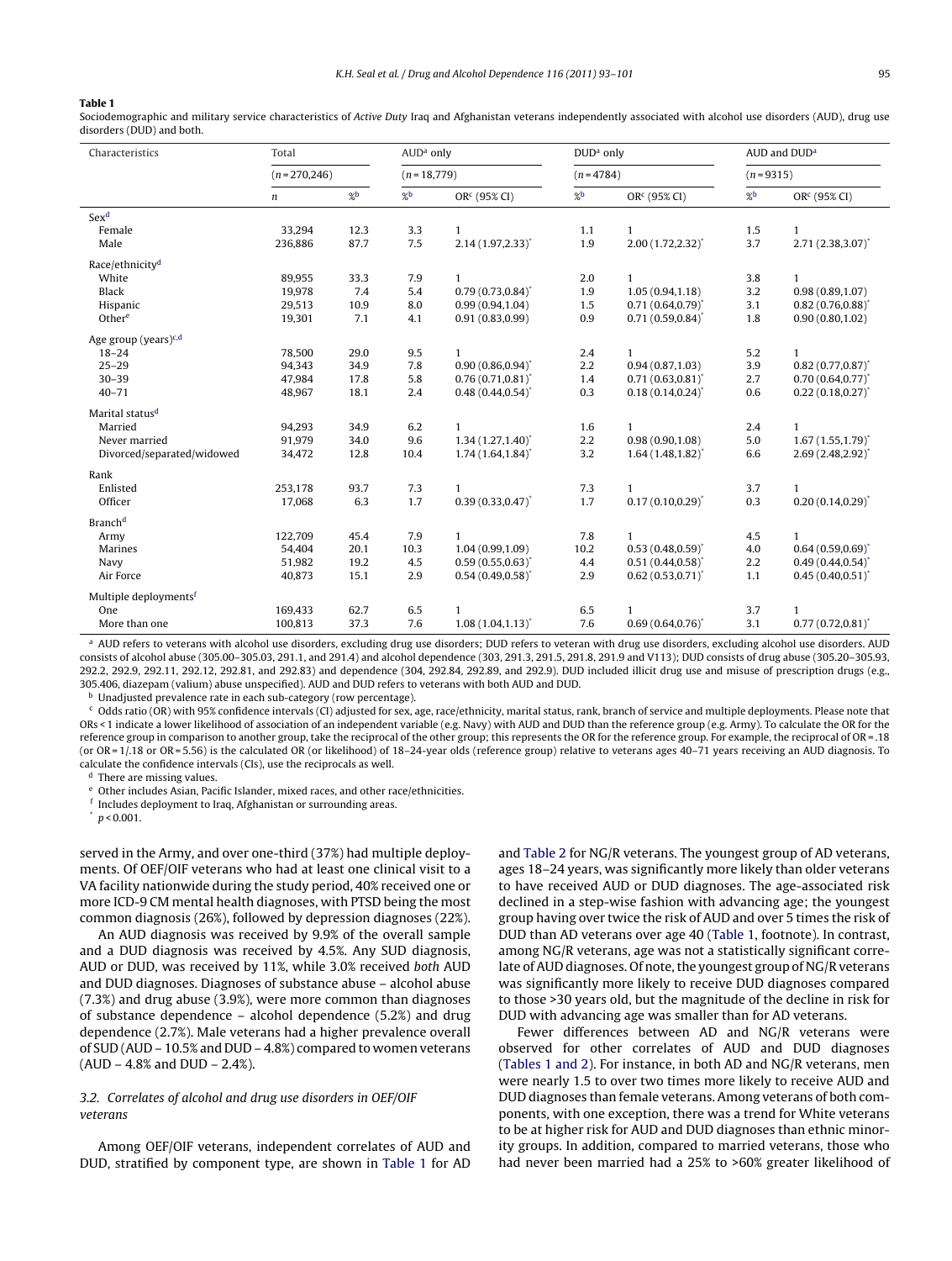### <span id="page-5-0"></span>**Table 2**

Sociodemographic and military service characteristics of National Guard and Reserve Iraq and Afghanistan veterans independently associated with alcohol use disorders (AUD), drug use disorders (DUD) and both.

| Characteristics                   | Total         |        | AUD only <sup>a</sup> |                                 | DUD only <sup>a</sup> |                                 | AUD and DUD <sup>a</sup><br>$(n=4218)$ |                                 |
|-----------------------------------|---------------|--------|-----------------------|---------------------------------|-----------------------|---------------------------------|----------------------------------------|---------------------------------|
|                                   | $(n=186,256)$ |        |                       | $(n=12,700)$                    |                       | $(n=2189)$                      |                                        |                                 |
| n                                 |               | $\%$ b | $\%$                  | OR <sup>c</sup> (95% CI)        | $\rm \mathcal{X}^b$   | OR <sup>c</sup> (95% CI)        | $\%$                                   | OR <sup>c</sup> (95% CI)        |
| Sex <sup>d</sup>                  |               |        |                       |                                 |                       |                                 |                                        |                                 |
| Female                            | 19.647        | 10.5   | 3.6                   | 1                               | 0.9                   | 1                               | 1,1                                    | $\mathbf{1}$                    |
| Male                              | 166,606       | 89.5   | 7.2                   | $2,20(2,03,2.40)^{*}$           | 1.2                   | $1.42(1.20,1.66)$ <sup>*</sup>  | 2.4                                    | 2.67(2.31,3.09)                 |
| Race <sup>d</sup>                 |               |        |                       |                                 |                       |                                 |                                        |                                 |
| White                             | 121,146       | 65.0   | 7.0                   | 1                               | 1.3                   | $\mathbf{1}$                    | 2.3                                    | $\mathbf{1}$                    |
| <b>Black</b>                      | 21,750        | 11.7   | 6.7                   | 0.99(0.93, 1.05)                | 1.3                   | 1.04(0.91, 1.19)                | 2.9                                    | $1.33(1.21, 1.46)$ <sup>*</sup> |
| Hispanic                          | 17,313        | 9.3    | 7.1                   | 1.00(0.94, 1.07)                | 0.7                   | 0.53(0.44,0.64)                 | 1.7                                    | $0.75(0.66, 0.84)^{*}$          |
| Othere                            | 8461          | 4.5    | 5.8                   | $0.83(0.74, 0.93)^{*}$          | 0.7                   | 0.72(0.55, 0.95)                | 1.5                                    | 0.84(0.69, 1.01)                |
| Age group (years) <sup>c,d</sup>  |               |        |                       |                                 |                       |                                 |                                        |                                 |
| $18 - 24$                         | 44,012        | 23.6   | 7.8                   |                                 | 1.6                   | $\mathbf{1}$                    | 3.1                                    | $\mathbf{1}$                    |
| $25 - 29$                         | 43,461        | 23.3   | 7.2                   | 0.94(0.89, 0.99)                | 1.5                   | 0.91(0.81, 1.03)                | 2.8                                    | 0.93(0.86, 1.02)                |
| $30 - 39$                         | 47,292        | 25.4   | 6.7                   | 0.98(0.92, 1.04)                | 1.0                   | $0.65(0.57,0.75)$ <sup>*</sup>  | 1.9                                    | $0.74(0.67,0.82)$ <sup>*</sup>  |
| $40 - 71$                         | 50,754        | 27.2   | 5.8                   | 0.94(0.88, 1.00)                | 0.7                   | 0.48(0.41, 0.57)                | 1.4                                    | 0.58(0.52,0.65)                 |
| Marital status <sup>d</sup>       |               |        |                       |                                 |                       |                                 |                                        |                                 |
| Married                           | 84,043        | 45.1   | 6.2                   | 1                               | 1.0                   | $\mathbf{1}$                    | 1.5                                    | $\mathbf{1}$                    |
| Never married                     | 64,560        | 34.7   | 7.9                   | $1.25(1.19, 1.32)^{*}$          | 1.5                   | 1.12(1.00, 1.25)                | 3.1                                    | 1.63(1.49, 1.77)                |
| Divorced/separated/widowed        | 20,594        | 11.1   | 10.2                  | 1.84(1.74,1.95)                 | 1.6                   | $1.61(1.41, 1.85)$ <sup>*</sup> | 4.3                                    | $3.07(2.80, 3.37)^{*}$          |
| Rank                              |               |        |                       |                                 |                       |                                 |                                        |                                 |
| Enlisted                          | 170,749       | 91.7   | 7.2                   | $\mathbf{1}$                    | 1.3                   | $\mathbf{1}$                    | 2.4                                    | $\mathbf{1}$                    |
| Officer                           | 15,507        | 8.3    | 2.3                   | $0.37(0.33,0.42)^{*}$           | 0.3                   | $0.28(0.20, 0.39)^{*}$          | 0.3                                    | $0.17(0.13,0.24)$ <sup>*</sup>  |
| <b>Branch</b> <sup>d</sup>        |               |        |                       |                                 |                       |                                 |                                        |                                 |
| Army                              | 149,970       | 80.5   | 7.1                   | 1                               | 1.3                   | $\mathbf{1}$                    | 2.4                                    | $\mathbf{1}$                    |
| Marines                           | 13,162        | 7.1    | 8.8                   | $1.14(1.07, 1.23)$ <sup>*</sup> | 0.9                   | $0.56(0.46, 0.69)$ <sup>*</sup> | 2.5                                    | 0.83(0.73, 0.94)                |
| Navy                              | 8514          | 4.6    | 4.6                   | 0.69(0.62,0.78)                 | 0.6                   | 0.59(0.43,0.81)                 | 1.0                                    | 0.46(0.36, 0.59)                |
| Air Force                         | 14,573        | 7.8    | 3.6                   | 0.60(0.54, 0.66)                | 0.5                   | 0.63(0.48,0.82)                 | 1.0                                    | 0.53(0.43,0.64)                 |
| Multiple deployments <sup>f</sup> |               |        |                       |                                 |                       |                                 |                                        |                                 |
| One                               | 117,633       | 63.2   | 6.9                   | 1                               | 1.3                   | $\mathbf{1}$                    | 2.3                                    | $\mathbf{1}$                    |
| More than one                     | 68,623        | 36.8   | 6.7                   | 1.04(1.00, 1.09)                | 1.0                   | 0.91(0.82, 1.00)                | 2.2                                    | 1.06(0.99, 1.14)                |

a AUD refers to veterans with alcohol use disorders, excluding drug use disorders; DUD refers to veteran with drug use disorders, excluding alcohol use disorders. AUD consists of alcohol abuse (305.00–305.03, 291.1, and 291.4) and alcohol dependence (303, 291.3, 291.5, 291.8, 291.9 and V113); DUD consists of drug abuse (305.20–305.93, 292.2, 292.9, 292.11, 292.12, 292.81, and 292.83) and dependence (304, 292.84, 292.89, and 292.9). DUD included illicit drug use and misuse of prescription drugs (e.g., 305.406, diazepam (valium) abuse unspecified). AUD and DUD refers to veterans with both AUD and DUD.

**b** Unadjusted prevalence rate in each sub-category (row percentage).

<sup>c</sup> Odds ratio (OR) with 95% confidence intervals (CI) adjusted for sex, age, race/ethnicity, marital status, rank, branch of service and multiple deployments. Please note that ORs < 1 indicate a lower likelihood of association of an independent variable (e.g. Navy) with AUD and DUD than the reference group (e.g. Army). To calculate the OR for the reference group in comparison to another group, take the reciprocal of the other group; this represents the OR for the reference group. For example, the reciprocal of OR = .94 (or OR = 1/.94 or OR = 1.06) is the calculated OR (or likelihood) of 18–24-year olds (reference group) relative to veterans ages 40–71 years receiving an AUD diagnosis. To calculate the confidence intervals (CIs), use the reciprocals as well.

<sup>d</sup> There are missing values.

<sup>e</sup> Other includes Asian, Pacific Islander, mixed races, and other race/ethnicities.

<sup>f</sup> Includes deployment to Iraq, Afghanistan or surrounding areas.

 $p < 0.001$ .

receiving AUD or both diagnoses. Veterans of both components who were divorced, separated or widowed had over one and a half to over three times the risk for AUD and DUD diagnoses compared to married veterans.

In general, veterans of both AD and NG/R components who had proxies for greater combat exposure, namely having been junior enlisted (versus officers) and having been in the Army (versus other branches) [\(Kulka et al., 1990\),](#page-9-0) were at greater risk for AUD and DUD diagnoses. Among AD veterans with multiple deployments, there was a small increased risk for AUD diagnoses, but a decreased risk for DUD and both AUD and DUD diagnoses. Having served multiple deployments was not associated with increased risk for AUD, DUD, or both in NG/R veterans.

# 3.3. Comorbidity in OEF/OIF veterans with alcohol and drug use disorders

Overall, of OEF/OIF veterans with AUD, DUD or both diagnoses, 82–93% had at least one other comorbid mental health diagnosis

(PTSD, depression, anxiety, and/or adjustment disorder). [Table 3](#page-6-0) shows the adjusted odds of the association of four target mental health disorders with AUD and DUD. Among OEF/OIF veterans who used VA healthcare, 63% with AUD or DUD diagnoses and 76% with both AUD and DUD diagnoses also received comorbid PTSD diagnoses [\(Fig. 1\).](#page-6-0) Having received a PTSD diagnosis increased the odds of an AUD diagnosis by roughly 4-fold and a DUD diagnosis by roughly 3-fold. Similarly, depression was also associated with significantly increased AUD, DUD and both diagnoses. The prevalence and odds of receiving comorbid anxiety and adjustment disorders diagnoses were also significantly elevated in the context of receiving AUD, DUD or both diagnoses, but the magnitude of the effect sizes were smaller.

[Table 4](#page-6-0) shows that the independent odds of having 3 or more comorbid mental health diagnoses in addition to AUD, DUD or both ranged from 1.95 to 2.81. Of note, only 1% of veterans received a diagnosis of isolated AUD (without DUD or any other mental health disorder), while only 0.2% of veterans received an isolated DUD diagnosis (without AUD or other mental health disorders).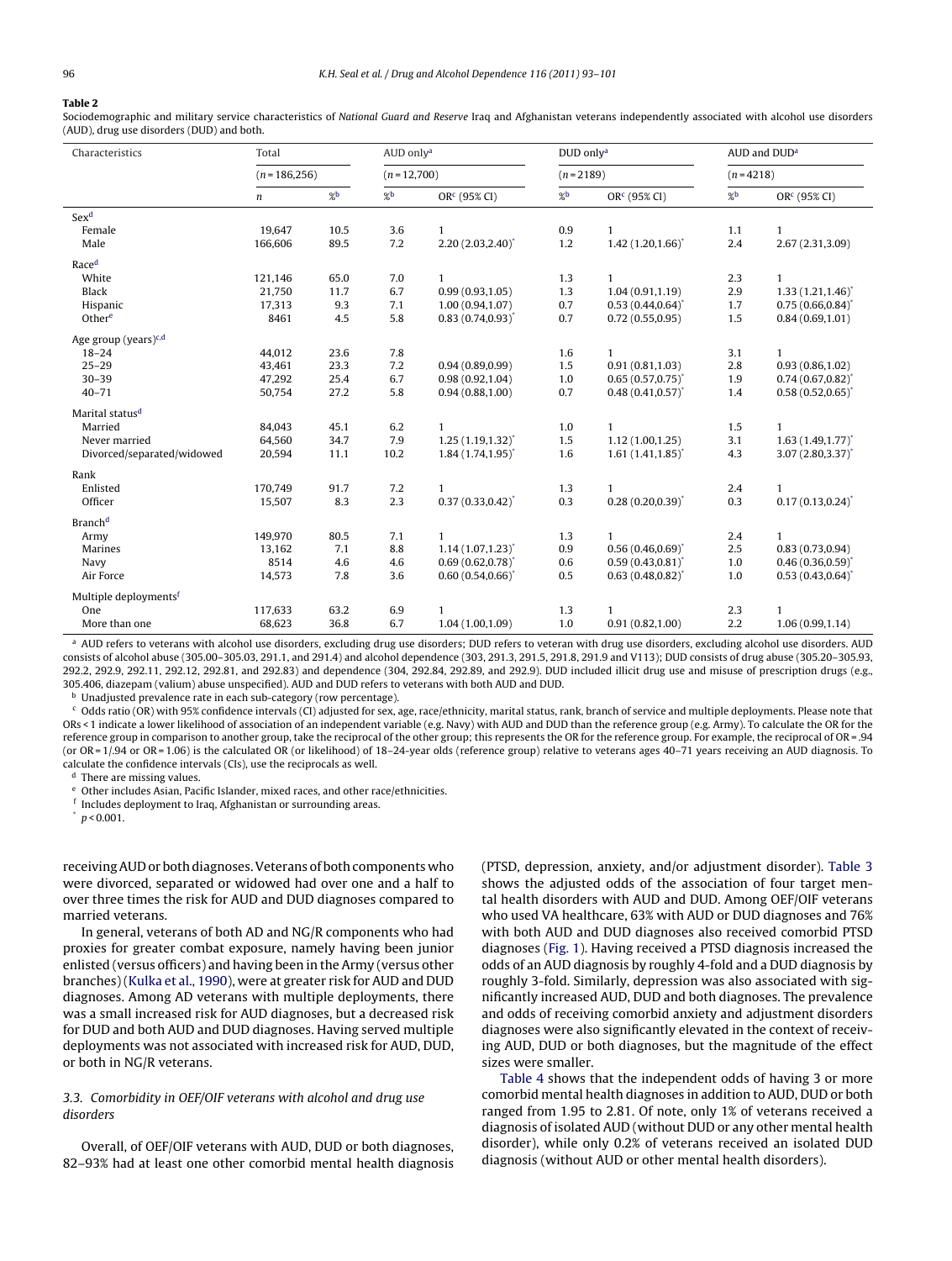#### <span id="page-6-0"></span>**Table 3**

Military service-related mental health diagnoses associated with alcohol use disorders (AUD), drug use disorders (DUD), and both among active duty and National Guard and Reserve veterans of Iraq and Afghanistan.

| AUD and DUD <sup>b</sup>        |  |  |
|---------------------------------|--|--|
| $(n=13,533)$                    |  |  |
| $ORd$ (95% CI)                  |  |  |
|                                 |  |  |
|                                 |  |  |
| $4.33(3.92, 4.79)$ <sup>*</sup> |  |  |
|                                 |  |  |
|                                 |  |  |
| 4.68 $(4.33,5.06)^{*}$          |  |  |
|                                 |  |  |
|                                 |  |  |
| $2.55(2.39,2.73)^{*}$           |  |  |
|                                 |  |  |
|                                 |  |  |
| 1.72(1.60, 1.85)                |  |  |
|                                 |  |  |

<sup>a</sup> The following ICD-9 CM codes were used to define: PTSD (ICD-9 CM code 309.81), depressive disorders (296.2–296.25, 296.30–296.35, and 300.4 and 311.0), anxiety disorders (300.0–300.09, 300.20–300.29, and 300.3) and adjustment disorders (309.0–309.9).

**b** AUD refers to veterans with alcohol use disorders, excluding drug use disorders; DUD refers to veteran with drug use disorders, excluding alcohol use disorders. AUD consists of alcohol abuse (305.00–305.03, 291.1, and 291.4) and alcohol dependence (303, 291.3, 291.5, 291.8, 291.9 and V113); DUD consists of drug abuse (305.20–305.93, 292.2, 292.9, 292.11, 292.12, 292.81, and 292.83) and dependence (304, 292.84, 292.89, and 292.9). DUD included illicit drug use and misuse of prescription drugs (e.g., 305.406, diazepam (valium) abuse unspecified). AUD and DUD refers to veterans with both AUD and DUD.

<sup>c</sup> Unadjusted prevalence rate (column percentage).<br><sup>d</sup> Odds ratio (OR) with 95% confidence intervals (CI

Odds ratio (OR) with 95% confidence intervals (CI) adjusted for sociodemographic and military service characteristics, number of primary care visits, number of mental health visits, and clustering by VA facility.

 $p < 0.001$ .

#### **Table 4**

Number of additional co-occuring military service-related mental health (MH) diagnoses<sup>a</sup> associated with alcohol use disorders (AUD), drug use disorders (DUD) and both among active duty and National Guard and Reserve veterans of Iraq and Afghanistan.

| Number of additional co-occurring MH disorders <sup>a</sup> | Total         |               | AUD <sup>b</sup><br>$(n=31,479)$ |                                 | DU <sub>D</sub> b<br>$(n=6973)$ |                               | AUD and DUD <sup>b</sup><br>$(n=13,533)$ |                        |
|-------------------------------------------------------------|---------------|---------------|----------------------------------|---------------------------------|---------------------------------|-------------------------------|------------------------------------------|------------------------|
|                                                             | $(n=456.502)$ |               |                                  |                                 |                                 |                               |                                          |                        |
|                                                             | n             | $\frac{9}{6}$ | $\%^c$                           | $ORd$ (95% CI)                  | $\%^c$                          | $ORd$ (95% CI)                | $\%$                                     | $ORd$ (95% CI)         |
| additional MH diagnosis                                     | 72.480        | 15.9          | 23.3                             |                                 | 22.9                            |                               | 16.4                                     |                        |
| 2 additional MH diagnoses                                   | 64.246        | 14.1          | 33.1                             | $1.68(1.61, 1.76)$ <sup>*</sup> | 31.1                            | 1.39 (1.28,1.51) $^{\degree}$ | 32.7                                     | $1.87(1.72, 2.03)^{*}$ |
| >3 additional MH diagnoses                                  | 43.625        | 9.6           | 26.0                             | $1.98(1.87,2.09)^{*}$           | 31.6                            | 1.95 (1.77,2.15)              | 43.9                                     | $2.81(2.56,3.09)^{*}$  |

a The following ICD-9 CM codes were used to define other military service-related mental health diagnoses in addition to AUD, DUD or both: PTSD (ICD-9 CM code 309.81), depressive disorders (296.2–296.25, 296.30–296.35, and 300.4 and 311.0), anxiety disorders (300.0–300.09, 300.20–300.29, and 300.3) and adjustment disorders (309.0–309.9).

**b** AUD refers to veterans with alcohol use disorders, excluding drug use disorders; DUD refers to veteran with drug use disorders, excluding alcohol use disorders. AUD consists of alcohol abuse (305.00–305.03, 291.1, and 291.4) and alcohol dependence (303, 291.3, 291.5, 291.8, 291.9 and V113); DUD consists of drug abuse (305.20–305.93, 292.2, 292.9, 292.11, 292.12, 292.81, and 292.83) and dependence (304, 292.84, 292.89, and 292.9). DUD included illicit drug use and misuse of prescription drugs (e.g., 305.406, diazepam (valium) abuse unspecified). AUD and DUD refers to veterans with both AUD and DUD.

Unadjusted prevalence rate (column percentage).

Odds ratio (OR) with 95% confidence intervals (CI) adjusted for sociodemographic and military service characteristics, number of primary care visits, number of mental health visits, and clustering by VA facility.

 $p < 0.001$ .



**Fig. 1.** Unadjusted prevalence of comorbid military service-related mental health diagnoses (PTSD, depression, anxiety and adjustment disorders) associated with alcohol use disorders (AUD), drug use disorders (DUD), and both among active duty and National Guard and Reserve veterans of Iraq and Afghanistan.

#### **4. Discussion**

The prevalence of AUD diagnoses in OEF/OIF veterans in VA healthcare (10%; 10.5% of men and 4.5% of women) is similar to the prevalence of AUD diagnoses reported in prior epidemiologic surveys of Vietnam Veterans, which found that 11.2–14% of males [\(Centers for Disease Control, 1988; Kulka et al., 1990\)](#page-9-0) and 2.4% of females ([Kulka et al., 1990\)](#page-9-0) met DSM-III criteria for a current AUD diagnosis. This similarity is notable because our results were based on the entire population of OEF/OIF veterans nationwide who sought VA treatment and received ICD-9 diagnoses associated with clinical visits, whereas the studies cited above were derived from nationally representative samples of Vietnam veterans undergoing standardized diagnostic interviews. Of note, the lifetime prevalence of AUD diagnoses in the National Vietnam Veterans Readjustment Study (NVVRS) cohort was 39.2% in men and 9.1% in women ([Kulka et al., 1990\),](#page-9-0) which, given the similarities in cur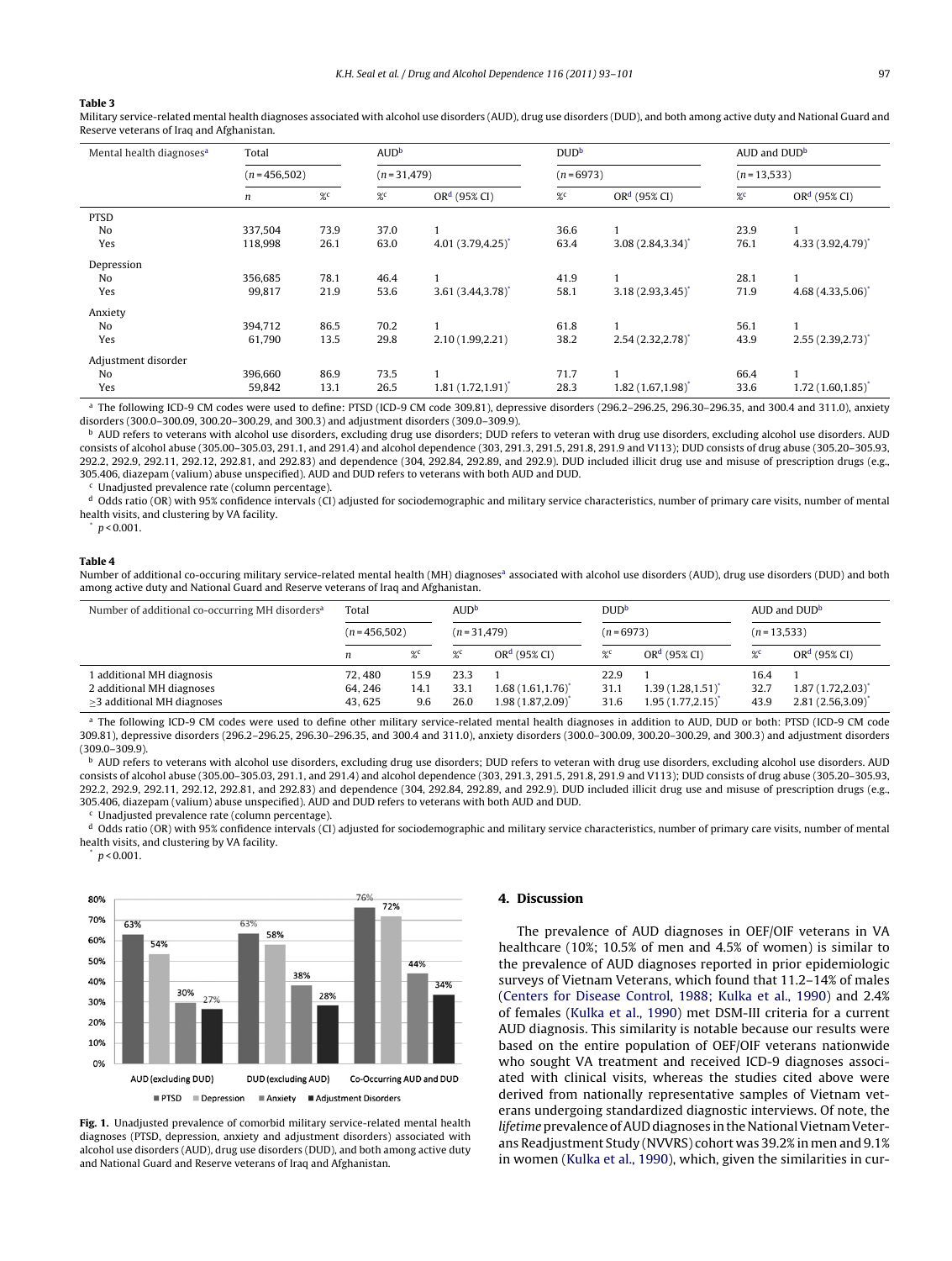rent prevalence, may foreshadow a parallel lifetime prevalence of AUD in OEF/OIF veterans over time. Prospective longitudinal studies from nationally representative samples of OEF/OIF veterans are underway ([Department of Veterans Affairs, 2009b\),](#page-9-0) and these may allow estimation of future public health burden.

AUD diagnostic rates of OEF/OIF veterans in this study were higher than civilian AUD prevalence rates, which range from 3.1% to 8.5% ([Hasin et al., 2007; Kessler et al., 2005; Regier et al., 1990\).](#page-9-0) Combat exposure has been associated with higher rates of alcohol and substance misuse ([Calhoun et al., 2008; Jacobson et al., 2008\),](#page-9-0) and drinking is an established part of military culture [\(Ames and](#page-8-0) [Cunradi, 2004/2005\).](#page-8-0) Rates of AUD diagnoses in OEF/OIF veterans using VA healthcare were lower than rates of positive screens for high-risk alcohol use in OEF/OIF military service personnel and veterans (12–22%) ([Hawkins et al., 2010; Milliken et al., 2007; Riddle](#page-9-0) [et al., 2007; Santiago et al., 2010\).](#page-9-0) A higher rate of positive screens for at-risk drinking compared to AUD diagnoses would be expected because screens are designed to be more sensitive. The military is aware of the short and long-term consequences of problem drinking and now conducts universal screening for high-risk alcohol use ([Department of Defense, 2005b, 2006a, 2008a,b; Santiago et al.,](#page-9-0) [2010\).](#page-9-0) Nevertheless, studies have shown that universal screening of military and veteran populations for mental health problems does not necessarily lead to improved clinical outcomes ([Milliken](#page-9-0) [et al., 2007; Rona et al., 2005; Seal et al., 2008\).](#page-9-0) Thus, in addition to screening, the military has sponsored media campaigns against high-risk drinking, but additional prevention strategies may be needed [\(Department of Defense, 2005a, 2006b\).](#page-9-0)

Among OEF/OIF veterans who were first-time users of VA healthcare, 4.5% received a DUD diagnosis (4.8% of male veterans and 2.4% of women). In contrast, in the NVVRS cohort, current DUD diagnosis rates were lower: 1.8% among male Vietnam veterans and 0% among female veterans ([Kulka et al., 1990\).](#page-9-0) Epidemiological surveys of civilians also found lower DUD prevalence rates of 1.4–2.0% ([Compton et al., 2007; Kessler et al., 2005;](#page-9-0) [Regier et al., 1990\).](#page-9-0) Neither VA nor the military conducts universal screening for non-alcohol substance misuse. Disclosure of drug misuse often involves personal stigma and the disclosure of illegal activities, both disincentives for clinicians to ask and for patients to respond truthfully. In addition, funding for VA substance abuse treatment programs has declined relative to other healthcare services ([Chen et al., 2003; Chen et al., 2001\),](#page-9-0) and many substance abuse treatment programs accept patients only after abstinence is achieved, two factors that limit the utility of universal screening.

This lack of screening for DUD raises the concern that the true rates of DUD in OEF/OIF veterans using VA may be higher than the diagnostic prevalence rates reported in this study. Indeed, a recent independent Survey of Health-Related Behaviors administered to 28,500 AD military personnel world-wide in 2008 found that 12% reported illicit drug use [\(Bray et al., 2009\).](#page-9-0) This represents an increase from 5% in 2005 ([Bray et al., 2006\),](#page-9-0) and was primarily attributed to a rise in prescription drug misuse ([Bray et al., 2009\).](#page-9-0) Although the study was not exclusive to OEF/OIF military personnel, its findings merit consideration because many more OEF/OIF soldiers and veterans are surviving injuries than in prior conflicts ([Gawande, 2004\)](#page-9-0) and using narcotic pain medication for injuries ([Wu et al., 2010\).](#page-10-0)

In fact, we found that extremely few veterans in our study received isolated DUD diagnoses (0.2%) which may reflect Berkson's bias [\(Berkson, 1946\).](#page-9-0) In other words, clinicians may not be asking about or detecting DUD unless veterans present for other mental health problems. Given the lack of universal screening for substance misuse, and indications that DUD diagnostic rates may be higher in OEF/OIF veterans than in other-era veterans or in civilians, clinicians could improve care by using psychoeducation to

destigmatize problem drug use and by assessing OEF/OIF veterans for drug use, whether or not another mental health disorder is present.

We identified several subgroups with increased risk for AUD and DUD diagnoses. The highest relative risk for AUD and DUD was found in the very youngest group of AD veterans (ages 18–24 years), a finding corroborated by other studies [\(Calhoun et al., 2008;](#page-9-0) [Jacobson et al., 2008\).](#page-9-0) In contrast, we found nearly the same risk for AUD among older and younger groups of NG/R veterans, which is consistent with other studies which have highlighted problem drinking in NG/R veterans [\(Iowa Persian Gulf Study Group, 1997;](#page-9-0) [Jacobson et al., 2008; Milliken et al., 2007\).](#page-9-0) National Guard and Reserve veterans of all ages may be at high risk for SUD after returning home because when called to arms they are more likely established in civilian occupations, have family and community ties, and may have had less preparation for combat, making their transition to warzone and home again more challenging ([Friedman,](#page-9-0) [2005; Jacobson et al., 2008\).](#page-9-0) Thus, clinicians should probe for alcohol and drug misuse, especially in the youngest group of OEF/OIF veterans and in NG/R veterans of all ages.

In both AD and NG/R veterans, we found that proxies for combat exposure [\(Kulka et al., 1990\),](#page-9-0) namely being enlisted (versus officer) and in the Army or Marines (versus other branches) were associated with increased rates of AUD and DUD diagnoses as shown in prior studies [\(Hoge et al., 2006; Jakupcak et al., 2010; Reger et al.,](#page-9-0) [2009; Wilk et al., 2010\).](#page-9-0) Nevertheless, as in other studies [\(Reger](#page-10-0) [et al., 2009\),](#page-10-0) we did not find a consistent positive association with number of deployments and AUD and DUD diagnoses. One explanation is that veterans who exhibit mental health problems, including SUD, may be less likely to redeploy ([Hoge et al., 2006\).](#page-9-0)

Other sociodemographic factors, such as being male or unmarried (never married or separated, divorced or widowed) were also significantly associated with AUD and DUD diagnoses. Prior studies have demonstrated that following deployment, men are more likely to develop SUDs, whereas women tend to develop depression [\(Jacobson et al., 2008; Lapierre et al., 2007; Tanielian and Jaycox,](#page-9-0) [2008; Wells et al., 2010\).](#page-9-0) Indeed, a recent study of OEF/OIF veterans within the VA healthcare system confirmed that men are more likely to have SUDs, whereas women are more likely to have depression ([Maguen et al., 2010\).](#page-9-0) In addition, being unmarried or divorced may signify poorer social support or lack of close personal relationships, which have been shown to be risk factors for military service-related mental health problems ([Boscarino, 1995;](#page-9-0) [Reger et al., 2009; Wilk et al., 2010\).](#page-9-0) This finding underscores the need for substance abuse prevention for returning OEF/OIF veterans who are at high risk for developing SUDs in the post-deployment period, such as those with limited social support.

The vast majority (80–95%) of veterans had at least one other comorbid mental health diagnosis in addition to AUD and DUD diagnoses. Indeed, veterans had three to four times the odds of receiving comorbid PTSD and depression diagnoses in association with AUD and DUD diagnoses. Our findings are consistent with prior studies of treatment-seeking male veterans who demonstrated high comorbidity rates of combat-related PTSD and SUD [\(Hyer et al., 1991; McFall et al., 1992; Roszell et al., 1991; Sierles](#page-9-0) [et al., 1983\).](#page-9-0) Our findings are also consistent with the NVVRS cohort, in which 73% of male Vietnam veterans met diagnostic criteria for comorbid PTSD and a lifetime diagnosis of AUD ([Kulka et al., 1990\).](#page-9-0) Prospective longitudinal studies have demonstrated that PTSD and depression symptoms precede or exacerbate drug and alcohol misuse, supporting the hypothesis that self-medication of psychiatric symptoms drives substance abuse in the context of PTSD and/or depression [\(Bremner et al., 1996; Breslau et al., 2003; Chilcoat and](#page-9-0) [Breslau, 1998; Jakupcak et al., 2010\).](#page-9-0) Similarly, human laboratory studies have shown that emotional stress and negative affect states increase drug craving [\(Sinha, 2009\).](#page-10-0)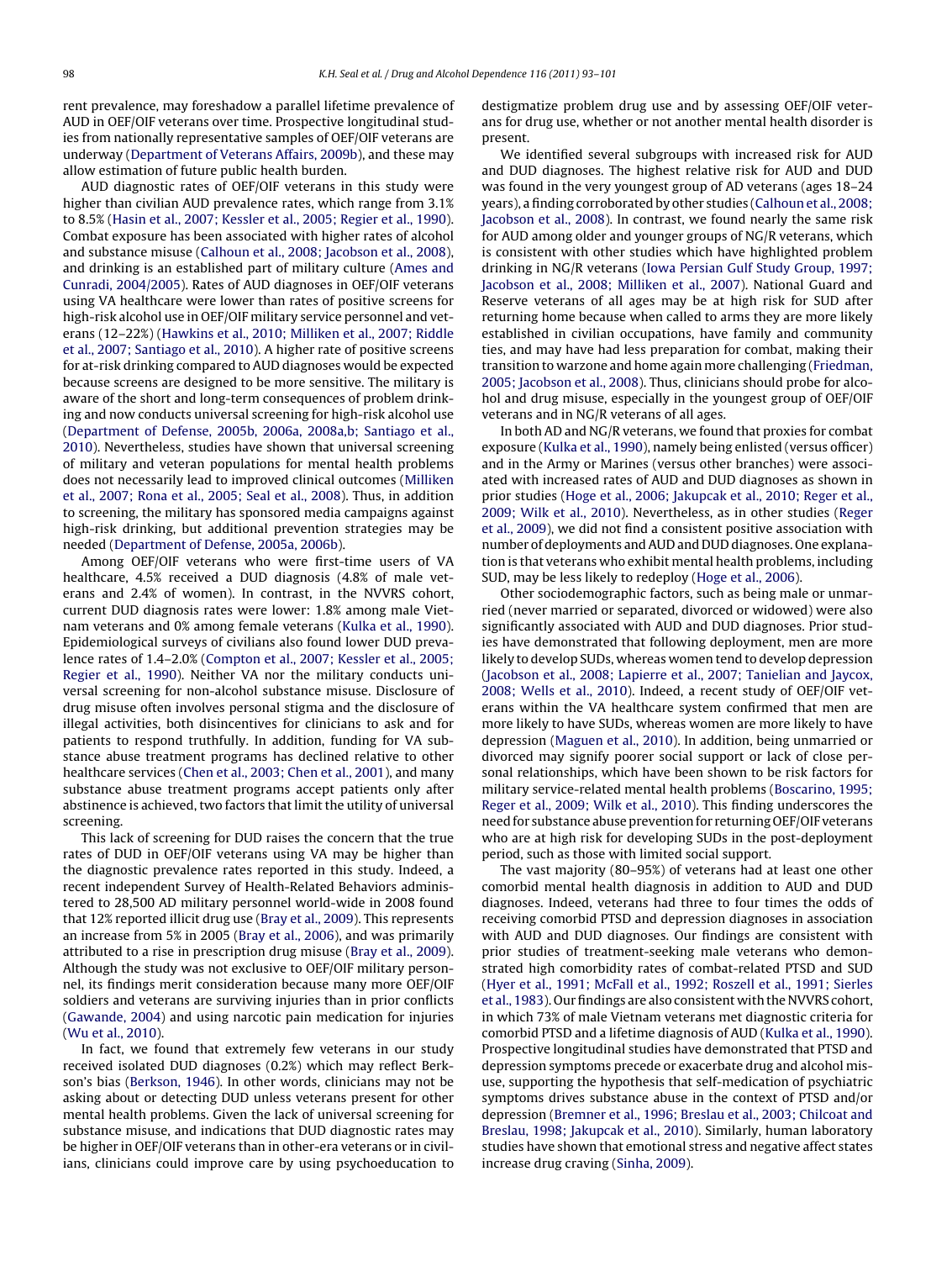<span id="page-8-0"></span>Individuals with dual diagnoses of SUD and co-occurring mental disorders often have more severe symptoms and poorer treatment outcomes than individuals with a single non-substance use mental health disorder [\(Kessler et al., 1996; Ouimette et al., 1998a,](#page-9-0) [1997; Watkins et al., 2001\).](#page-9-0) Traditionally, mental health treatment programs, including those in VA, have used a sequential approach, treating SUDs first with the goal of achieving stabilization or abstinence prior to initiating treatment for other mental health conditions ([Ruzek, 2002\).](#page-10-0) Although VA has been a leader in exploring the integration of PTSD and SUD treatment with the establishment of substance use and PTSD treatment programs (SUPT), the number of funded programs has declined from 15 to 5 such programs currently [\(Northeastern Program Evaluation Center,](#page-10-0) [2007\).](#page-10-0)

The dearth of dedicated integrated dual diagnosis treatment programs may be due to the small number of randomized controlled trials to date demonstrating their clinical efficacy [\(Hien](#page-9-0) [et al., 2004, 2009; Norman et al., 2010\).](#page-9-0) In contrast, there have been several uncontrolled smaller studies of the treatment of co-occurring PTSD and SUD that strongly suggest that adding trauma-focused interventions to SUD treatment, such as "Seeking Safety" [\(Najavits, 2002\),](#page-10-0) which is widely used in VA, results in significant decreases in both PTSD and SUD symptoms [\(Brady](#page-9-0) [et al., 2001; Morrissey et al., 2005; Najavits et al., 2005, 1998\).](#page-9-0) Indeed, the Iraq War Clinician Guide states that, "'Seeking Safety' should be considered a treatment option for Iraq War veterans who have substance use disorders along with problematic traumatic stress responses" [\(National Center for PTSD and Walter Reed](#page-10-0) [Army Medical Center, 2004\).](#page-10-0) In addition, the VA Uniform Mental Health Services Handbook ([Department of Veterans Affairs,](#page-9-0) [2008\)](#page-9-0) and VA/DoD Clinical Practice Guidelines ([Department of](#page-9-0) [Veterans Affairs and Department of Defense, 2009\)](#page-9-0) encourage a minimum of "coordinated care" for individuals with co-occuring disorders. Clearly, more randomized controlled studies of integrated treatments for dual diagnoses are needed to further guide the implementation of these programs in VA and other healthcare systems, particularly in light of the high numbers of OEF/OIF veterans with co-occurring SUD diagnoses and other mental health diagnoses.

Some limitations apply to our findings. First, our results are based on a treatment-seeking population of OEF and OIF veterans enrolled in VA health care, and thus our findings may not generalize to all separated OEF and OIF veterans. Nevertheless, our results represent nearly the entire treatment-seeking population of OEF/OIF veterans in VA healthcare and the VA is the single largest provider of healthcare for returning combat veterans. Second, we relied on ICD-9 CM administrative codes for mental health diagnoses associated with clinical visits, which have been shown to be a valid proxy for estimating disease ([Borzecki et al., 2004; Movig et al., 2003\),](#page-9-0) but may have introduced potential system, provider and patient ascertainment biases, which could either over- or under-estimate true SUD diagnostic rates. For instance, veterans with greater clinical need, as a result of problem drinking or drug abuse, may have been more likely to seek care and hence receive diagnoses ([Elhai and](#page-9-0) [Ford, 2007; Elhai et al., 2008\).](#page-9-0) On the other hand, veterans with SUD may have experienced greater stigma or denial or greater logistical challenges to accessing care ([Hoge et al., 2004; Kim et al., 2010;](#page-9-0) [Tanielian and Jaycox, 2008\),](#page-9-0) leading to under-estimates. In addition, clinicians sensitive to stigma or lacking time or training may have failed to ask their patients about substance misuse or omitted these diagnoses from the electronic medical record, which would also lower frequencies of documented diagnoses.

Despite these limitations, this is the first study to report the prevalence and predictors of alcohol and drug use disorder diagnoses in nearly half a million Iraq and Afghanistan veterans who are first-time users of VA healthcare nationwide. Overall, 11% of these OEF/OIF veteran patients received diagnoses of AUD, DUD or both; 10% received AUD diagnoses and 5% received DUD diagnoses. These rates are similar to or higher than SUD rates in prior-era veterans. We identified that AUD and DUD diagnoses were more likely in particular subgroups of Iraq and Afghanistan veterans: active duty veterans, veterans under age 25, men, unmarried veterans, and veterans with likely greater combat exposure, i.e., those who were enlisted (versus officers) and had served in the Army and Marines as opposed to other branches. These data may be useful in informing VA and other national healthcare systems in developing clinical algorithms for improved detection and intervention for SUDs in returning combat veterans, particularly for DUD given the lack of screening and heightened stigma. Our findings suggest a need for further research on integrated mental health treatments, as the vast majority of OEF/OIF veterans with SUD suffer from dual diagnoses related to military service.

#### **Conflicts of interest**

None of the authors has any actual or potential conflict of interest, including any financial, personal, or other relationships that inappropriately influenced the analyses or content of this manuscript.

### **Role of funding source**

This study was funded by a VA Health Services Research and Development (HSR&D) Career Development Award and by a Department of Defense Award (W81XWH-05-2-0094). Dr. Waldrop was supported by a K23 DA018718. Dr. Cohen was supported by a K23 HL 094765-01. Dr. Maguen was supported by a VA HSR&D Career Development Award. The funders had no role in the design and conduct of the study; collection, management, analysis, and interpretation of the data; and preparation, review or approval of the manuscript.

### **Contributors**

Drs. Seal, Maguen, Cohen, and Waldrop and Ms. Ren were involved in the design of the secondary data analyses. Mr. Cohen contributed to the literature review and helped to summarize previous work. Ms. Ren conducted statistical analyses, which were overseen and interpreted by Dr. Seal. Dr. Seal takes responsibility for the integrity of the data and accuracy of the data analysis. All authors had full access to all the data in the study. Dr. Seal and Mr. Cohen drafted the manuscript. All authors approved the final manuscript.

#### **Acknowledgements**

The authors wish to acknowledge the service and courage of the men and women who have served in Iraq, Afghanistan and surrounding areas.We also wish to acknowledge Mr. Daniel Bertenthal of the San Francisco VA Medical Center HSR&D Research Enhancement Award Program who provided consultation on the use of VA national-level data.

#### **References**

American Psychiatric Association, 2000. Diagnostic and Statistical Manual of Mental Disorders, 4th edition, text revision. American Psychiatric Association,Washington, DC.

- Ames, G., Cunradi, C., 2004/2005. Alcohol use and preventing alcohol-related problems among young adults in the military. Alcohol Res. Health 28, 252–257.
- Ashton, C., Souchek, J., Petersen, N., Menke, T., Collins, T., Kizer, K., Wright, S., Wray, N., 2003. Hospital use and survival among Veterans Affairs beneficiaries. N. Engl. J. Med. 349, 1637–1646.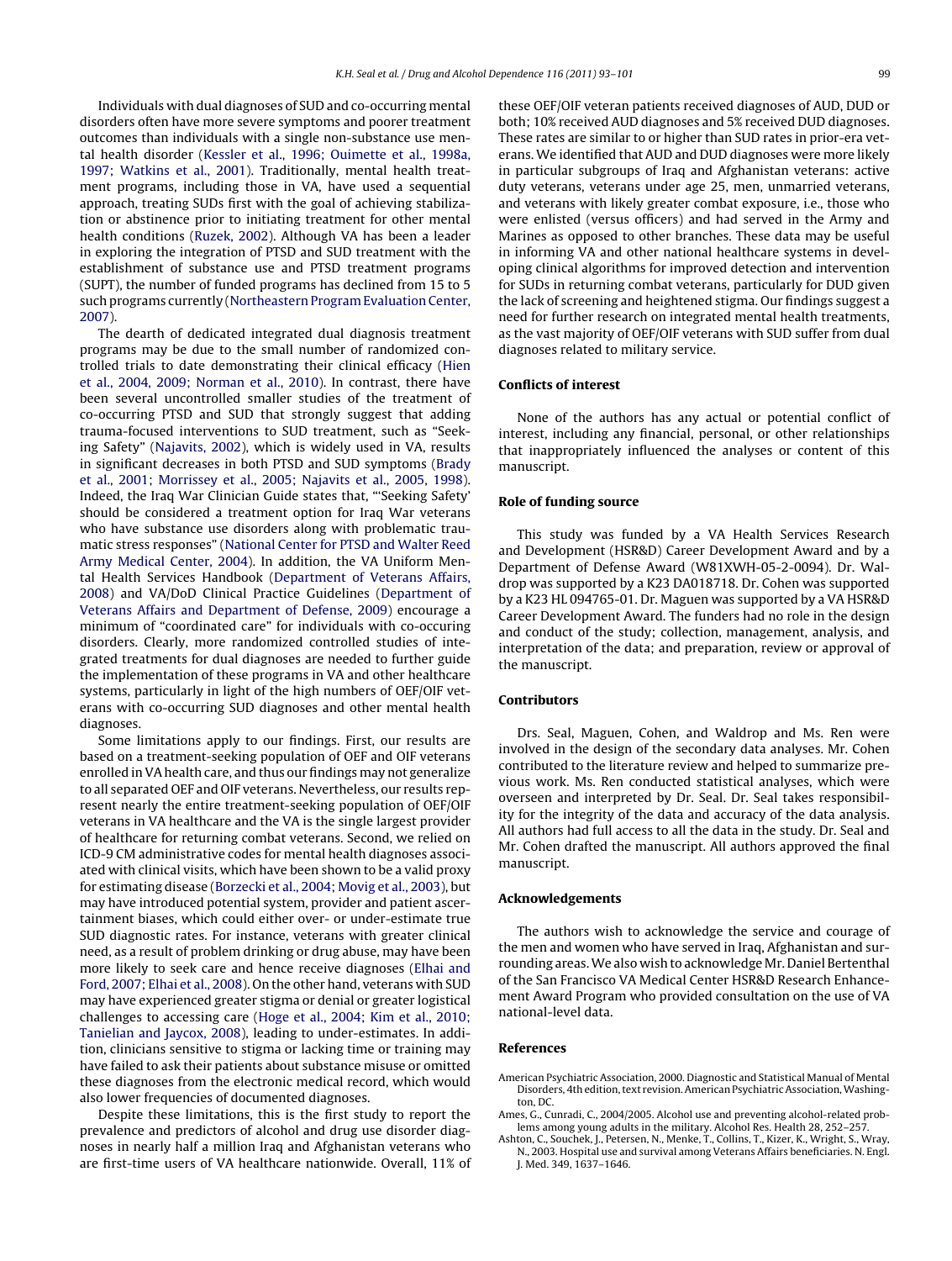<span id="page-9-0"></span>Associated Press, 2008. Pentagon Totals Rise for Stress Disorder. New York Times, New York, NY.

- Berkson, J., 1946. Limitations of the application of fourfold table analysis to hospital data. Biometrics Bull. 2, 47–53.
- Borzecki, A.M., Wong, A.T., Hickey, E.C., Ash, A.S., Berlowitz, D.R., 2004. Identifying hypertension-related comorbidities from administrative data: what's the optimal approach? Am. J. Med. Qual. 19, 201–206.
- Boscarino, J.A., 1995. Post-traumatic stress and associated disorders among Vietnam veterans: the significance of combat exposure and social support. J. Trauma Stress 8, 317–336.
- Boyko, E.J., Koepsell, T.D., Gaziano, J.M., Horner, R.D., Feussner, J.R., 2000. US Department of Veterans Affairs medical care system as a resource to epidemiologists. Am. J. Epidemiol. 151, 307–314.
- Brady, K.T., Dansky, B.S., Back, S.E., Foa, E.B., Carroll, K.M., 2001. Exposure therapy in the treatment of PTSD among cocaine-dependent individuals: preliminary findings. J. Subst. Abuse Treat. 21, 47–54.
- Bray, R.M., Hourani, L.L., Olmstead, K.L.R., Witt, M., Brown, J.M., Pemberton, M.R., Marsden, M.E., Marriott, B., Scheffler, S., Vandermaas-Peeler, R., Weimer, B., Calvin, S., Bradshaw, M., Close, K., Hayden, D., 2006. Department of Defense Survey of Health Related Behaviors Among Military Personnel. Research Triangle Institute, Research Triangle Park, NC.
- Bray, R.M., Pemberton, M.R., Hourani, L.L., Witt, M., Olmsted, K.L.R., Brown, J.M., Weimer, B., Lane,M.E.,Marsden,M.E., Scheffler, S., Vandermaas-Peeler, R., Aspinwall, K.R., Anderson, E., Spagnola, K., Close, K., Gratton, J.L., Calvin, S., Bradshaw, M., 2009. [2008] Department of Defense Survey of Health Related Behaviors Among Active Duty Military Personnel. Research Triangle Institute, Research Triangle Park, NC.
- Bremner, J.D., Southwick, S.M., Darnell, A., Charney, D.S., 1996. Chronic PTSD in Vietnam combat veterans: course of illness and substance abuse. Am. J. Psychiatry 153, 369–375.
- Breslau, N., Davis, G.C., Schultz, L.R., 2003. Posttraumatic stress disorder and the incidence of nicotine, alcohol, and other drug disorders in persons who have experienced trauma. Arch. Gen. Psychiatry 60, 289-294.
- Calhoun, P.S., Elter, J.R., Jones, E.R., Kudler, H., Straits-Troster, K., 2008. Hazardous alcohol use and receipt of risk-reduction counseling among U.S. veterans of the wars in Iraq and Afghanistan. J. Clin. Psychiatry 69, 1686–1693.
- Centers for Disease Control, 1988. Health status of Vietnam veterans. I. Psychosocial characteristics. The Centers for Disease Control Vietnam Experience Study. JAMA 259, 2701–2707.
- Chen, S., Smith, M.W., Wagner, T.H., Barnett, P.G., 2003. Spending for specialized mental health treatment in The VA: 1995–2001. Health Aff. (Millwood) 22, 256–263.
- Chen, S., Wagner, T.H., Barnett, P.G., 2001. The effect of reforms on spending for veterans' substance abuse treatment, 1993–1999. Health Aff. (Millwood) 20, 169–175.
- Chilcoat, H.D., Breslau, N., 1998. Posttraumatic stress disorder and drug disorders: testing causal pathways. Arch. Gen. Psychiatry 55, 913–917.
- Compton, W.M., Thomas, Y.F., Stinson, F.S., Grant, B.F., 2007. Prevalence, correlates, disability, and comorbidity of DSM-IV drug abuse and dependence in the United States: results from the national epidemiologic survey on alcohol and related conditions. Arch. Gen. Psychiatry 64, 566–576.
- Department of Defense, 2005a. Healthy Choices for Life Campaign, http://tricare.mil/ mybenefit/home/overview/SpecialPrograms/HealthyChoicesForLife (accessed 5.25.2010).
- Department of Defense, 2005b. Post-Deployment Health Reassessment (PDHRA) Program, <http://www.pdhealth.mil/dcs/pdhra.asp> (accessed 5.25.2010).
- Department of Defense, 2006a. Enhanced Post-Deployment Health Assessment (PDHA) Process, [http://www.pdhealth.mil/dcs/DD](http://www.pdhealth.mil/dcs/DD_form_2796.asp)\_form\_2796.asp (accessed 5.25.2010).
- Department of Defense, 2006b. That Guy, [http://www.thatguy.com](http://www.thatguy.com/) (accessed 5.25.2010).
- Department of Defense, 2008a. Post-Deployment Health Assessment (PDHA) Form (DD Form 2796), [http://www.dtic.mil/whs/directives/infomgt/forms/](http://www.dtic.mil/whs/directives/infomgt/forms/eforms/dd2796.pdf) eforms/dd2796.pdf (accessed 5.25.2010).
- Department of Defense, 2008b. Post-Deployment Health Re-Assessment (PDHRA) Form (DD Form 2900), [http://www.dtic.mil/whs/directives/infomgt/forms/](http://www.dtic.mil/whs/directives/infomgt/forms/eforms/dd2900.pdf) eforms/dd2900.pdf (accessed 5.25.2010).
- Department of Veterans Affairs, 2008. Uniform Mental Health Services in VA Medical Centers and Clinics. Department of Veterans Affairs, Washington, DC.
- Department of Veterans Affairs, Department of Defense, 2009. VA/DoD Clinical Practice Guideline for Management of Substance Use Disorders (SUD).
- Department of Veterans Affairs, 2009b. National Health Study for a New Generation of U.S. Veterans, [http://www.publichealth.va.gov/research/epidemiology/](http://www.publichealth.va.gov/research/epidemiology/newgenerationhealthstudy/index) newgenerationhealthstudy/index (accessed 5.25.2010).
- Department of Veterans Affairs, 2010. Analysis of VA Health Care Utilization Among Operation Enduring Freedom (OEF) and Operation Iraqi Freedom (OIF) Veterans. Office of Public Health and Environmental Hazards, Department of Veterans Affairs, Washington, DC.
- Elhai, J.D., Ford, J.D., 2007. Correlates of mental health service use intensity in the National Comorbidity Survey and National Comorbidity Survey Replication. Psychiatr. Serv. 58, 1108–1115.
- Elhai, J.D., Grubaugh, A.L., Richardson, J.D., Egede, L.E., Creamer, M., 2008. Outpatient medical and mental healthcare utilization models among military veterans: results from the 2001 National Survey of Veterans. J. Psychiatr. Res. 42, 858– 867.
- Erbes, C., Westermeyer, J., Engdahl, B., Johnsen, E., 2007. Post-traumatic stress disorder and service utilization in a sample of service members from Iraq and Afghanistan. Mil. Med. 172, 359–363.
- Friedman, M.J., 2005. Veterans' mental health in the wake of war. N. Engl. J. Med. 352, 1287–1290.
- Friedman, M.J., 2010. Prevention of psychiatric problems among military personnel and their spouses. N. Engl. J. Med. 362, 168–170.
- Gawande, A., 2004. Casualties of war—military care for the wounded from Iraq and Afghanistan. N. Engl. J. Med. 351, 2471–2475.
- Grant, B.F., Stinson, F.S., Dawson, D.A., Chou, S.P., Dufour, M.C., Compton, W., Pickering, R.P., Kaplan, K., 2004. Prevalence and co-occurrence of substance use disorders and independent mood and anxiety disorders: results from the National Epidemiologic Survey on Alcohol and Related Conditions. Arch. Gen. Psychiatry 61, 807–816.
- Hasin, D.S., Stinson, F.S., Ogburn, E., Grant, B.F., 2007. Prevalence, correlates, disability, and comorbidity of DSM-IV alcohol abuse and dependence in the United States: results from the National Epidemiologic Survey on Alcohol and Related Conditions. Arch. Gen. Psychiatry 64, 830–842.
- Hawkins, E.J., Lapham, G.T., Kivlahan, D.R., Bradley, K.A., 2010. Recognition and management of alcohol misuse in OEF/OIF and other veterans in the VA: a cross-sectional study. Drug Alcohol Depend. 109, 147–153.
- Hien, D.A., Cohen, L.R., Miele, G.M., Litt, L.C., Capstick, C., 2004. Promising treatments for women with comorbid PTSD and substance use disorders. Am. J. Psychiatry 161, 1426–1432.
- Hien, D.A., Wells, E.A., Jiang, H., Suarez-Morales, L., Campbell, A.N., Cohen, L.R., Miele, G.M., Killeen, T., Brigham, G.S., Zhang, Y., Hansen, C., Hodgkins, C., Hatch-Maillette, M., Brown, C., Kulaga, A., Kristman-Valente, A., Chu, M., Sage, R., Robinson, J.A., Liu, D., Nunes, E.V., 2009. Multisite randomized trial of behavioral interventions for women with co-occurring PTSD and substance use disorders. J. Consult. Clin. Psychol. 77, 607–619.
- Hoge, C.W., Auchterlonie, J.L., Milliken, C.S., 2006. Mental health problems, use of mental health services, and attrition from military service after returning from deployment to Iraq or Afghanistan. JAMA 295, 1023–1032.
- Hoge, C.W., Castro, C.A., Messer, S.C., McGurk, D., Cotting, D.I., Koffman, R.L., 2004. Combat duty in Iraq and Afghanistan, mental health problems, and barriers to care. N. Engl. J. Med. 351, 13–22.
- Hyer, L., Leach, P., Boudewyns, P.A., Davis, H., 1991. Hidden PTSD in substance abuse inpatients among Vietnam veterans. J. Subst. Abuse Treat. 8, 213–219.
- Iowa Persian Gulf Study Group, 1997. Self-reported illness and health status among Gulf War veterans. A population-based study. JAMA 277, 238–245.
- Jacobson, I.G., Ryan, M.A., Hooper, T.I., Smith, T.C., Amoroso, P.J., Boyko, E.J., Gackstetter, G.D., Wells, T.S., Bell, N.S., 2008. Alcohol use and alcohol-related problems before and after military combat deployment. JAMA 300, 663–675.
- Jakupcak, M., Tull, M.T., McDermott, M.J., Kaysen, D., Hunt, S., Simpson, T., 2010. PTSD symptom clusters in relationship to alcohol misuse among Iraq and Afghanistan war veterans seeking post-deployment VA health care. Addict. Behav. 35, 840–843.
- Kessler, R.C., 2004. The epidemiology of dual diagnosis. Biol. Psychiatry 56, 730– 737.
- Kessler, R.C., Chiu, W.T., Demler, O., Walters, E.E., 2005. Prevalence, severity, and comorbidity of 12-month DSM-IV disorders in the National Comorbidity Survey [Replication. Arch. Gen. Psychiatry 62, 617–627.](http://tricare.mil/mybenefit/home/overview/SpecialPrograms/HealthyChoicesForLife)
- Kessler, R.C., Nelson, C.B., McGonagle, K.A., Edlund, M.J., Frank, R.G., Leaf, P.J., 1996. The epidemiology of co-occurring addictive and mental disorders: implications for prevention and service utilization. Am. J. Orthopsychiatry 66, 17–31.
- Kim, P.Y., Thomas, J.L., Wilk, J.E., Castro, C.A., Hoge, C.W., 2010. Stigma, barriers to care, and use of mental health services among active duty and National Guard soldiers after combat. Psychiatr. Serv. 61, 582–588.
- Kulka, R.A., Schlenger, W.E., Fairbank, J.A., Hough, R.L., Jordan, B.K., Marmar, C.R., Weiss, D.S., 1990. Trauma and the Vietnam War Generation: Report of Findings from the National Vietnam Veterans Readjustment Study. Brunner/Mazel, New York, NY.
- Lapierre, C.B., Schwegler, A.F., Labauve, B.J., 2007. Posttraumatic stress and depression symptoms in soldiers returning from combat operations in Iraq and Afghanistan. J. Trauma Stress 20, 933–943.
- Maguen, S., Ren, L., Bosch, J., Marmar, C., Seal, K., 2010. Gender differences in mental health diagnoses among Iraq and Afghanistan veterans enrolled in veterans affairs health care. Am. J. Public Health 100, 2450–2456.
- McDevitt-Murphy, M.E., Williams, J.L., Bracken, K.L., Fields, J.A., Monahan, C.J., Murphy, J.G., 2010. PTSD symptoms, hazardous drinking, and health functioning among U.S. OEF and OIF veterans presenting to primary care. J. Trauma Stress. 23, 108–111.
- McFall, M.E., Mackay, P.W., Donovan, D.M., 1992. Combat-related posttraumatic stress disorder and severity of substance abuse in Vietnam veterans. J. Stud. Alcohol 53, 357–363.
- Milliken, C.S., Auchterlonie, J.L., Hoge, C.W., 2007. Longitudinal assessment of mental health problems among active and reserve component soldiers returning from the Iraq war. JAMA 298, 2141–2148.
- Morrissey, J.P., Jackson, E.W., Ellis, A.R., Amaro, H., Brown, V.B., Najavits, L.M., 2005. Twelve-month outcomes of trauma-informed interventions for women with co-occurring disorders. Psychiatr. Serv. 56, 1213–1222.
- Movig, K.L., Leufkens, H.G., Lenderink, A.W., Egberts, A.C., 2003. Validity of hospital discharge International Classification of Diseases (ICD) codes for identifying patients with hyponatremia. J. Clin. Epid. 56, 530–535.